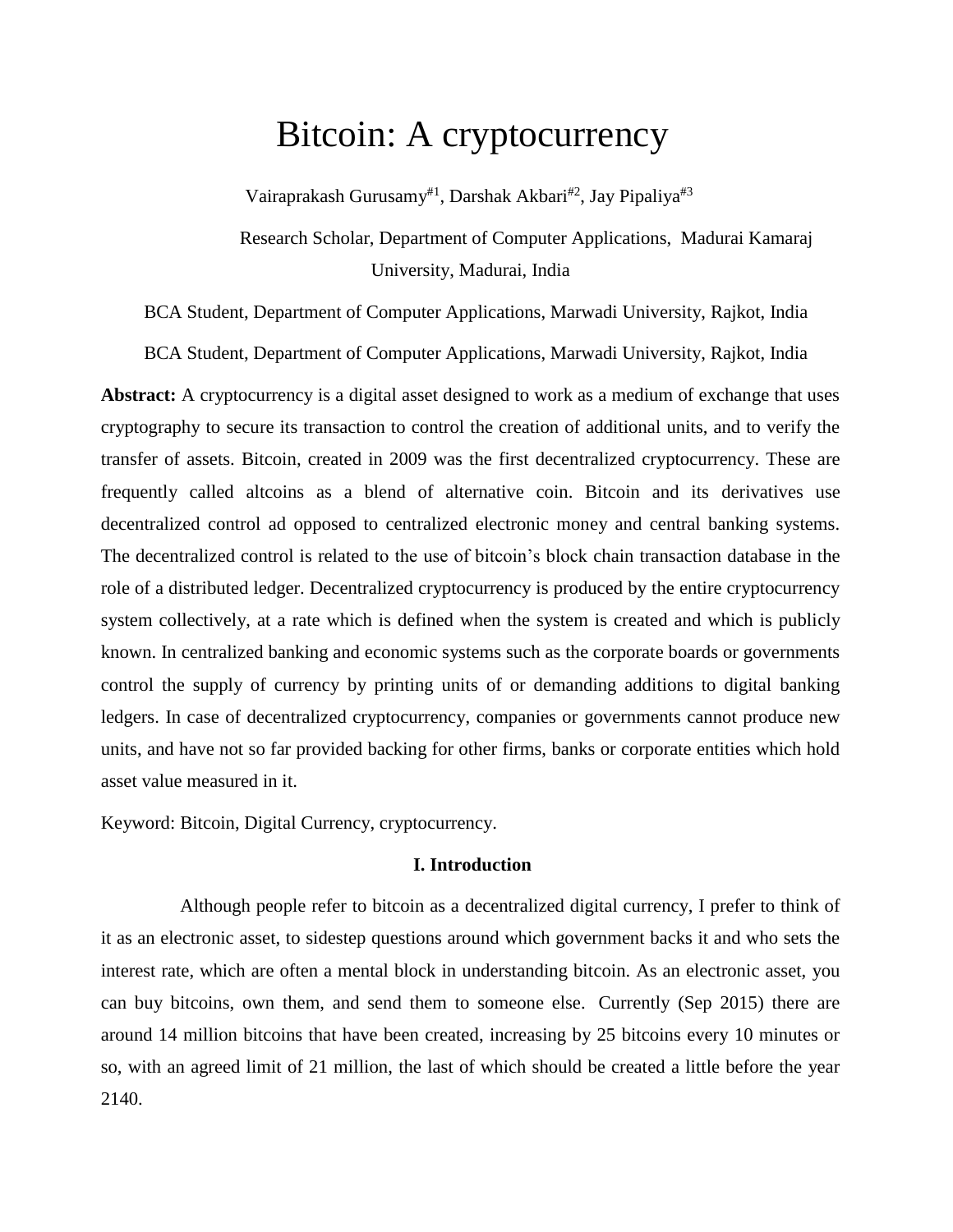Why we use bitcoin ?

- 1. Bitcoin payments **-** Payments of bitcoins can be made from one person to another, irrespective of geographical location or jurisdiction.
- 2. Potential users Some communities are underserved by banks due to the cost/benefit of the brick & mortar banking model and regulatory cost; some international transfers are unreliable, or can take many days, with manual processes and faxes being used as part of the plumbing.
- 3. Price volatility **-** Just like other currencies, bitcoin's price fluctuates. Bitcoin's price is more volatile than a lot of currencies (though the volatility is decreasing), so if you account for your wealth in your local currency.
- 4. Conversion **-** Just like other currencies, if you have one currency (say, Pound Sterling), and you want to convert it to bitcoin, you need to find someone to exchange it with.
- 5. Maintain cynicism **-** You may hear of bitcoin being 'fast' and 'free' or 'low cost'. While that is true when you are strictly in bitcoin, it's worth maintaining some cynicism and thinking about the costs involved in the 'on' and 'off' ramp getting from sovereign currencies into bitcoin and back.

#### **Blockchain Technology**

One can think about the block chain as ledger of transaction a physical ledger is typically maintainted by a centralized authority not by market participants the block chain however is a distributed ledger which resides on each participants device. Each individual copy is updated in real time whenever a transaction is completed. The device of each participant or user is usually referred to as a 'node,' which forms part of a network of nodes.

The blockchain is unique because every node must authenticate every transaction in the network. This is why when a new node joins the network, the entire record of transactions is downloaded onto its system (for Bitcoin, this process now takes over 24 hours). From then on, it will join the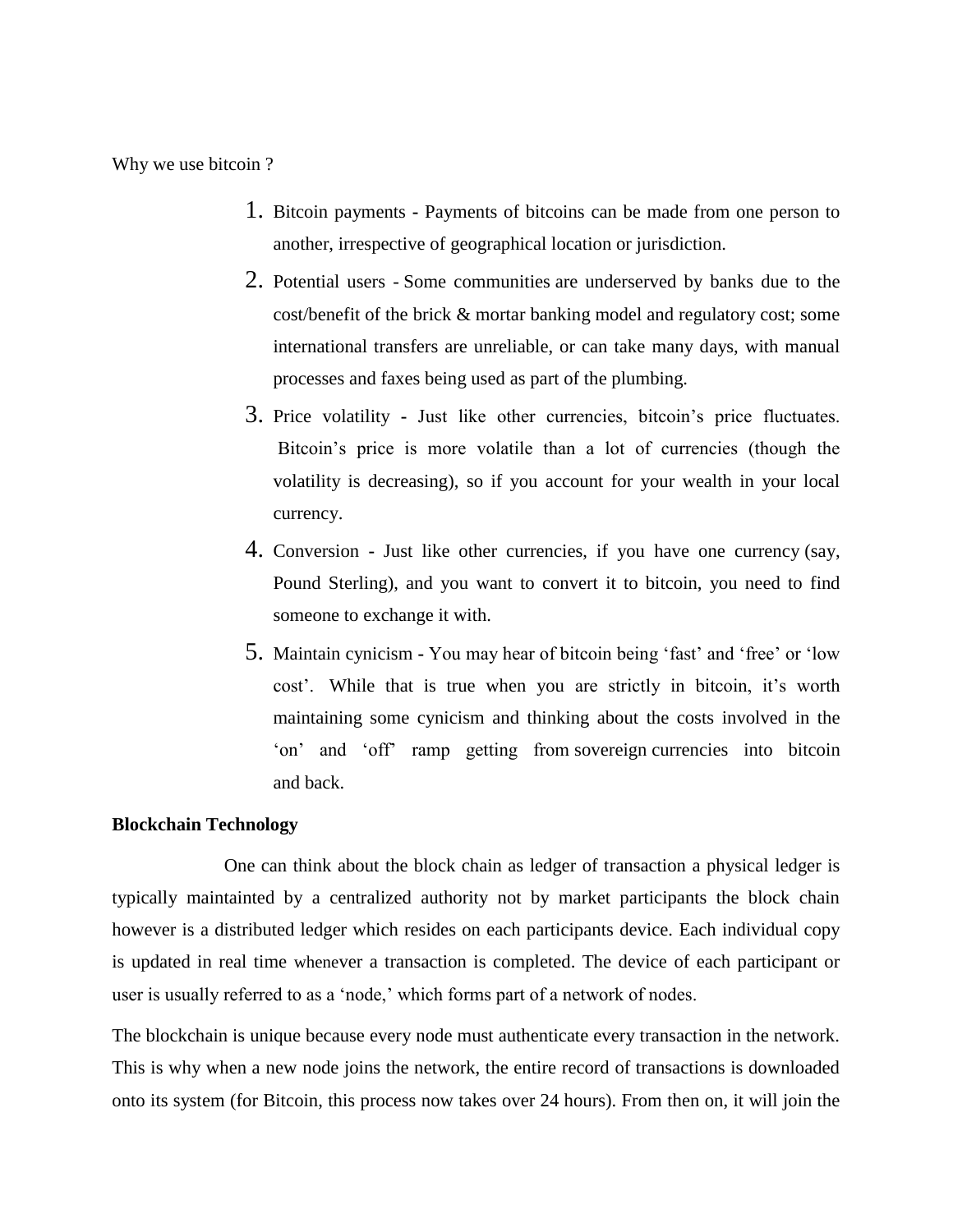other nodes in updating the ledger as and when new transactions are authenticated. The process of authentication is based on advanced cryptography, and is widely considered to be secure in and of itself. Hence, participants do not need to rely on a third party for transparency and authenticity. The blockchain ensures the transparency and integrity of transactions purely through mathematics, and not trust. The type of transaction varies depending on the application of blockchain technology. In Bitcoin, for instance, each transaction is a transfer of a certain value of Bitcoin between participants, and every transaction is recorded on the Bitcoin blockchain.

## **Architecture of Bitcoin**

The distribution of data works on a peer-to-peer basis, rather than client-server. Peer-to-peer is like a gossip network where everyone tells a few other people the news (about new transactions and new blocks), and eventually the message gets to everyone in the network. This is as opposed to client-server is more like a conventional organization where a boss tells subordinates the news, and the boss is a central point of reference, and potential failure. One benefit of peer-topeer (p2p) over client-server is that with p2p, the network doesn't rely on one central point of control which can fail.



#### Fig 1. Architecture of Bitcoin

The term "bitcoin network" refers to the collection of nodes running the bitcoin P2P protocol. In addition to the bitcoin P2P protocol, there are other protocols such as Stratum,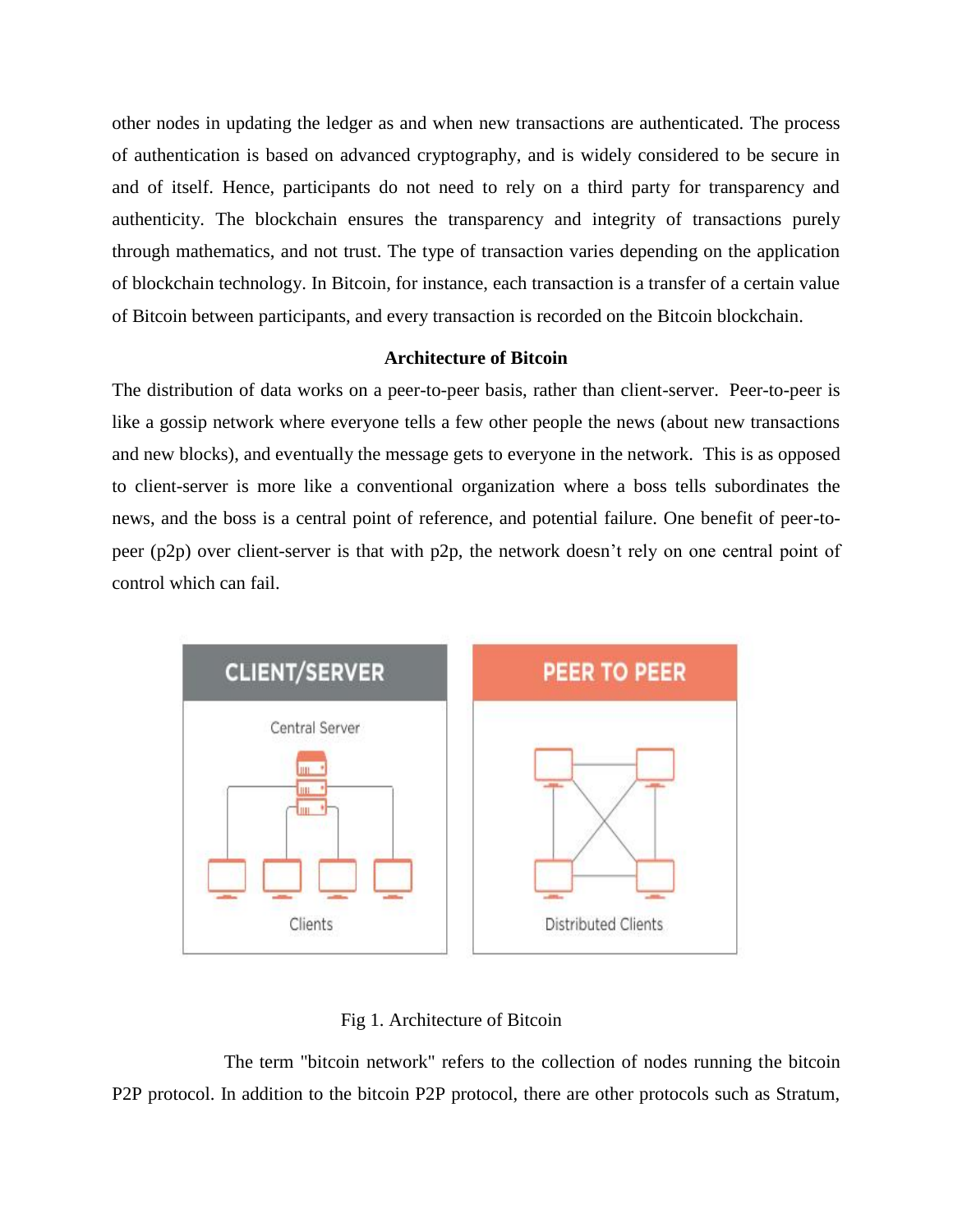which are used for mining and lightweight or mobile wallets. These additional protocols are provided by gateway routing servers that access the bitcoin network using the bitcoin P2P protocol, and then extend that network to nodes running other protocols. For example, Stratum servers connect Stratum mining nodes via the Stratum protocol to the main bitcoin network and bridge the Stratum protocol to the bitcoin P2P protocol. We use the term "extended bitcoin network" to refer to the overall network that includes the bitcoin P2P protocol, pool-mining protocols, the Stratum protocol.

# How are bitcoins stored?

 Bitcoin ownership is tracked on The Bitcoin Blockchain, and bitcoins are associated with "bitcoin addresses". Bitcoins themselves are not stored; but rather the keys or passwords needed to make payments are stored, in "wallets" which are apps that manage the addresses, keys, balances, and payments*.*

# Bitcoin accounts: addresses

 In banking you have *accounts* which keep pots of money separate; in bitcoin you have *addresses*. A bitcoin address is similar to a bank account number, with a few differences.

Here's an example of a bitcoin address: 1MKe24pNsLmFYk9mJd1dXHkKj9h5YhoEey. Just like with bank accounts, if you want to receive a bitcoin payment, you need to tell someone your bitcoin address, so they know where to send bitcoins to. A typical conversation, which could be in person, or online, or on chat (Whatsapp/Skype etc) looks like:

| <b>Messages</b>                       | <b>Beth</b>             | Edit                 |
|---------------------------------------|-------------------------|----------------------|
|                                       | Please send me 1.5 BTC  |                      |
| Sure, what's your bitcoin<br>address? |                         |                      |
|                                       | It's<br>dXHkKj9h5YhoEey | 1MKe24pNsLmFYk9mJd1  |
| Ok, sent                              |                         |                      |
|                                       |                         | Thanks, I see it now |
|                                       |                         |                      |
|                                       |                         |                      |
|                                       |                         | Send                 |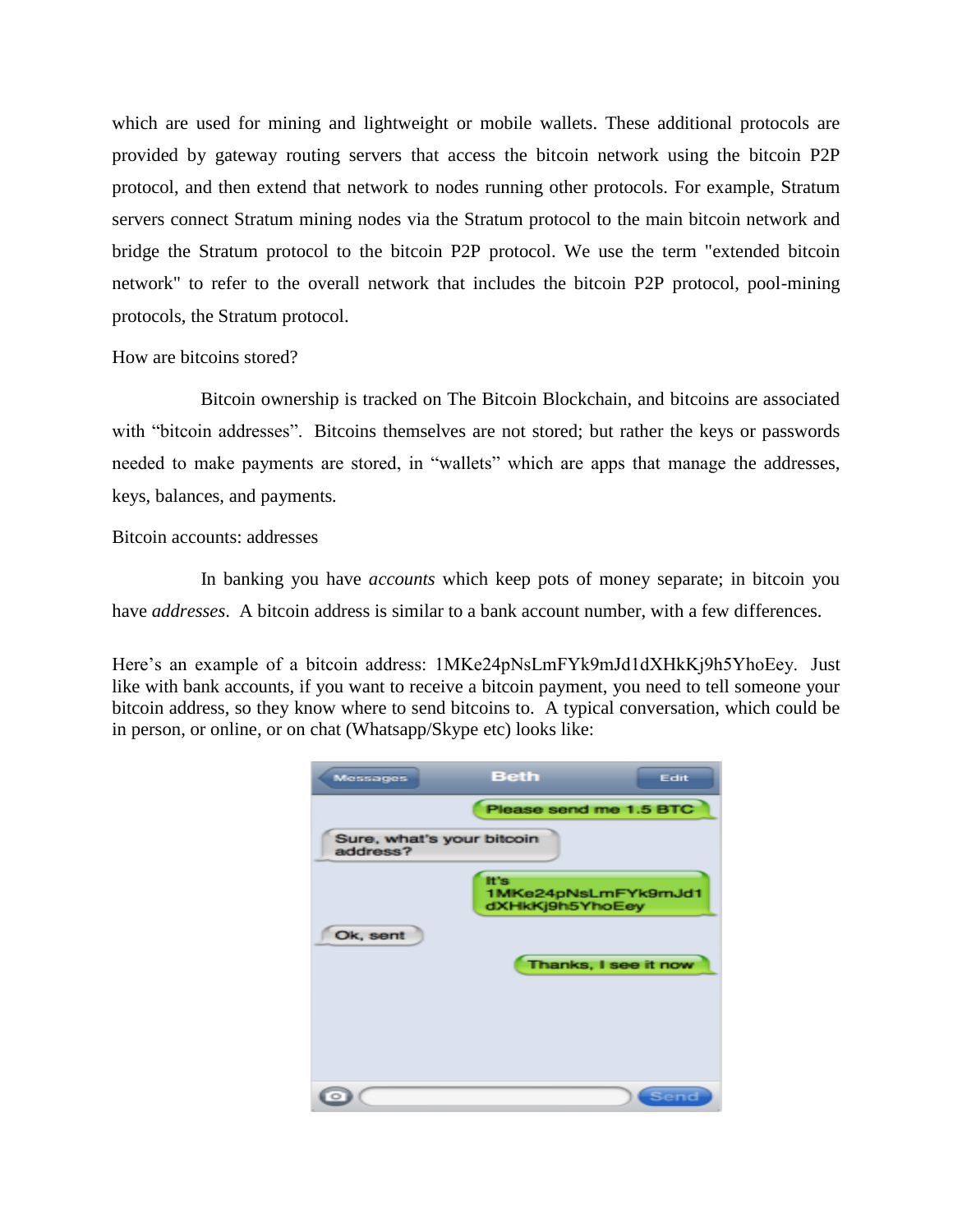## Fig. 2 Bitcoin Payment Message

## **What happens when I make a bitcoin payment ?**

- 1. which bitcoins you're sending
- 2. which address you're sending them from
- 3. which address you're sending them toValidators**.** When the first computer receives the instruction, it checks some technical details, and some business logic details (eg, does my payment attempt to create bitcoins out of nothing? Have the coins being sent already been sent elsewhere? etc).



Fig. 3 BitcoinValidation

If these tests pass, then the computer relays it to others on the network, who each run the same validation tests. Remember on this network, computers can't trust each other so they have to run the same tests. Eventually all computers on the network know about this payment, and it appears on screens everywhere in the world as an "unconfirmed transaction". It is unconfirmed because although the payment has been verified and passed around, it isn't entered into the ledger yet.

# **Advantage of Bitcoin Technology**

#### **User Anonymity**

Bitcoin purchases are discrete. Unless a user voluntarily publishes his Bitcoin transactions, his purchases are never associated with his personal identity, much like cash-only purchases, and cannot be traced back to him. In fact, the anonymous Bitcoin address that is generated for user purchases changes with each transaction.

#### **Purchases Are Not Taxed**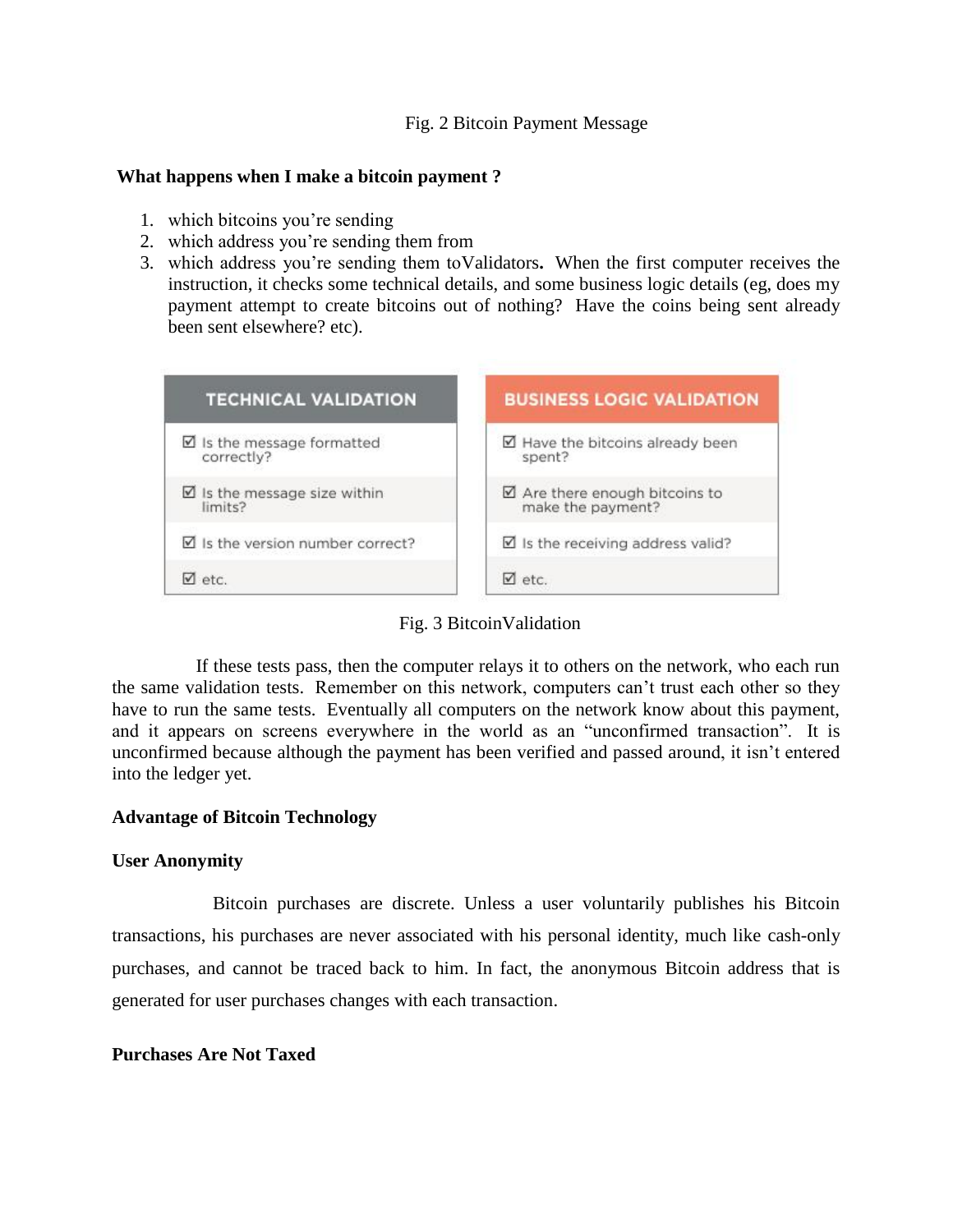Since there is no way for third parties to identify, track or intercept transactions that are denominated in Bitcoins, one of the major advantages of Bitcoin is that sales taxes are not added onto any purchases.

#### **Very Low Transaction Fees**

Standard wire transfers and foreign purchases typically involve fees and exchange costs. Since Bitcoin transactions have no intermediary institutions or government involvement, the costs of transacting are kept very low. This can be a major advantage for travelers. Additionally, any transfer in Bitcoins happens very quickly, eliminating the inconvenience of typical authorization requirements and wait periods.

#### **Mobile Payments**

Like with many online payment systems, Bitcoin users can pay for their coins anywhere they have Internet access. This means that purchasers never have to travel to a bank or a store to buy a product. However, unlike online payments made with U.S. bank accounts or credit cards, personal information is not necessary to complete any transaction.

#### **Conclusion**

Blockchain technology runs the Bitcoin cryptocurrency. It is a decentralized environment for transactions, where all the transactions are recorded to a public ledger, visible to everyone. The goal of Blockchain is to provide anonymity, security, privacy, and transparency to all its users. However, these attributes set up a lot of technical challenges and limitations that need to be addressed.

#### **References**

[1] W. Dai, "b-money," http://www.weidai.com/bmoney.txt, 1998.

[2] H. Massias, X.S. Avila, and J.-J. Quisquater, "Design of a secure timestamping service with minimal trust requirements," In 20th Symposium on Information Theory in the Benelux, May 1999.

[3] S. Haber, W.S. Stornetta, "How to time-stamp a digital document," In Journal of Cryptology, vol 3, no2, pages 99-111, 1991.

[4] D. Bayer, S. Haber, W.S. Stornetta, "Improving the efficiency and reliability of digital timestamping," In Sequences II: Methods in Communication, Security and Computer Science, pages 329-334, 1993.

[5] S. Haber, W.S. Stornetta, "Secure names for bit-strings," In Proceedings of the 4th ACM Conference on Computer and Communications Security, pages 28-35, April 1997.